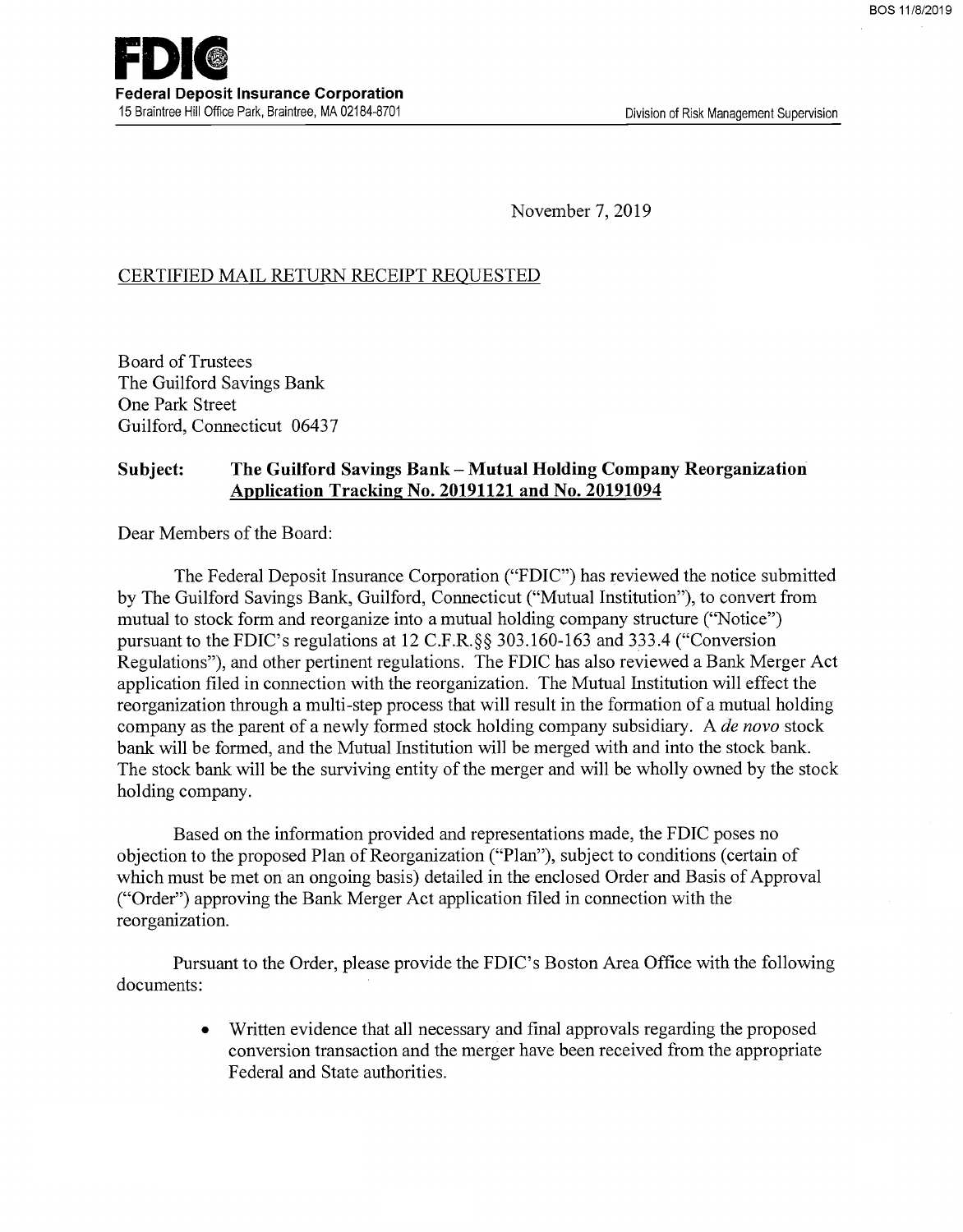Additionally, please notify the FDIC's Boston Area Office in writing when the proposed transaction has been consummated. If an extension of the time limit in the Order is required, a letter requesting a specific extension of the limitation and the reasons for the extension should be submitted to the Boston Area Office.

Should you have any questions, please contact Case Manager Mark A. Routhier at (781) 794-5560.

Sincerely,

/s/

Marianne Hatheway Deputy Regional Director

Enclosure: Order and Basis of Approval

cc: Scott A. Brown Luse Gorman, PC 5335 Wisconsin Avenue, N.W., Suite 780 Washington, DC 20015

> Honorable Jorge L. Perez Banking Commissioner Connecticut Department of Banking 260 Constitution Plaza Hartford, Connecticut 06103

Maureen Savage Vice President Federal Reserve Bank of Boston 600 Atlantic Avenue Boston, Massachusetts 02210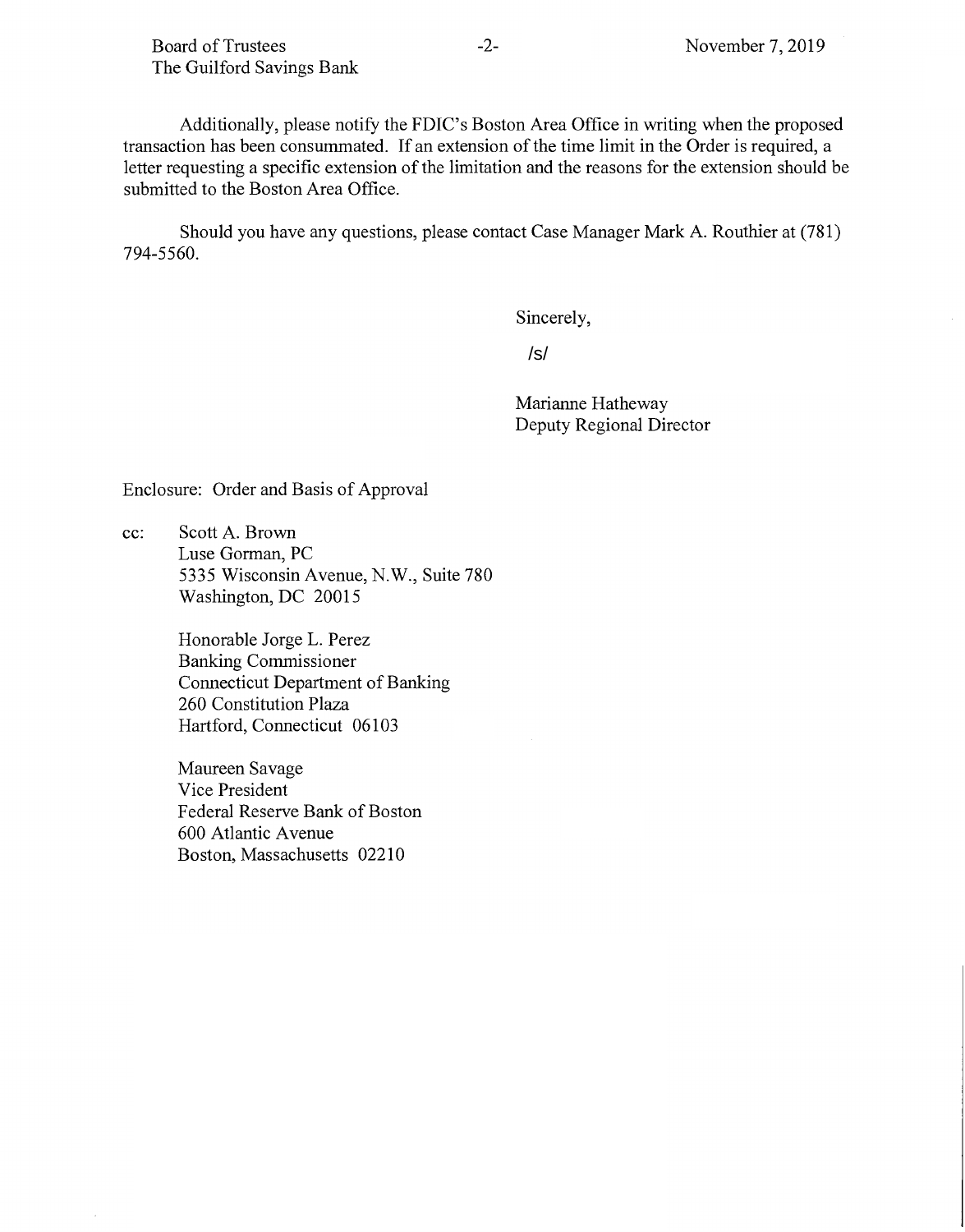## FEDERAL DEPOSIT INSURANCE CORPORATION

Re: The Guilford Savings Bank Guilford, Connecticut

## Application for Consent to Merge

# ORDER AND BASIS OF APPROVAL

Pursuant to Section 18(c) of the Federal Deposit Insurance (FDI) Act, The Guilford Savings Bank, Guilford, New Haven County, Connecticut, ("Mutual Institution" or "Bank") currently a State -chartered mutually -owned Deposit Insurance Fund ("DIF") member with total assets of \$821,546,000 and deposits of \$638,869,000 as of June 30, 2019, filed an application for the FDIC's consent to merge with The Guilford Savings Bank, Guilford, Connecticut (in stock form) ("Stock Bank"), a proposed new interim State -chartered stock savings bank.

The transaction is to effect the Mutual Institution's plan of reorganization into a mutual holding company structure ("Plan"), which solely to facilitate such an undertaking, provides for:

- The Mutual Institution to establish a Connecticut -chartered mutual holding company to  $\bullet$ be known as GSB Mutual Holding Company ("MHC"), and capitalize it with \$500,000.
- The MHC to establish a Maryland-chartered corporation as a separate wholly owned subsidiary of the MHC to be known as GSB Bancorp, Inc. ("Stock Holding Company"), and contribute \$250,000 with which to capitalize it.
- The MHC to establish the Stock Bank, a Connecticut -chartered stock savings bank, as a  $\bullet$ separate wholly owned subsidiary of the MHC.
- The Mutual Institution to immediately merge with and into the Stock Bank, with the  $\bullet$ Stock Bank surviving the merger and assuming the name The Guilford Savings Bank.
- The MHC to contribute all of the common shares of the Stock Bank, owned by the MHC,  $\bullet$ to the Stock Holding Company.

Upon consummation of the reorganization, the deposits of the Stock Bank will be insured by the DIF. On the effective date of the reorganization, the Stock Holding Company will own 100 percent of the outstanding capital stock of the Stock Bank.

Following the consummation of the reorganization, the Stock Bank will operate the same banking business with the same management at the same locations now being served by the Mutual Institution. The services and products to be offered in the relevant markets by the Stock Bank will not differ materially from those presently offered by the proponent bank. The main office will continue to be located One Park Street, Guilford, Connecticut. The reorganization will not alter the competitive structure of banking in the market served by the Mutual Institution.

Notice of the proposed transaction, in a form approved by the FDIC, has been published pursuant to the FDI Act. A review of available information, including the Community Reinvestment Act ("CRA") performance of the proponent, disclosed no inconsistencies with the purposes of the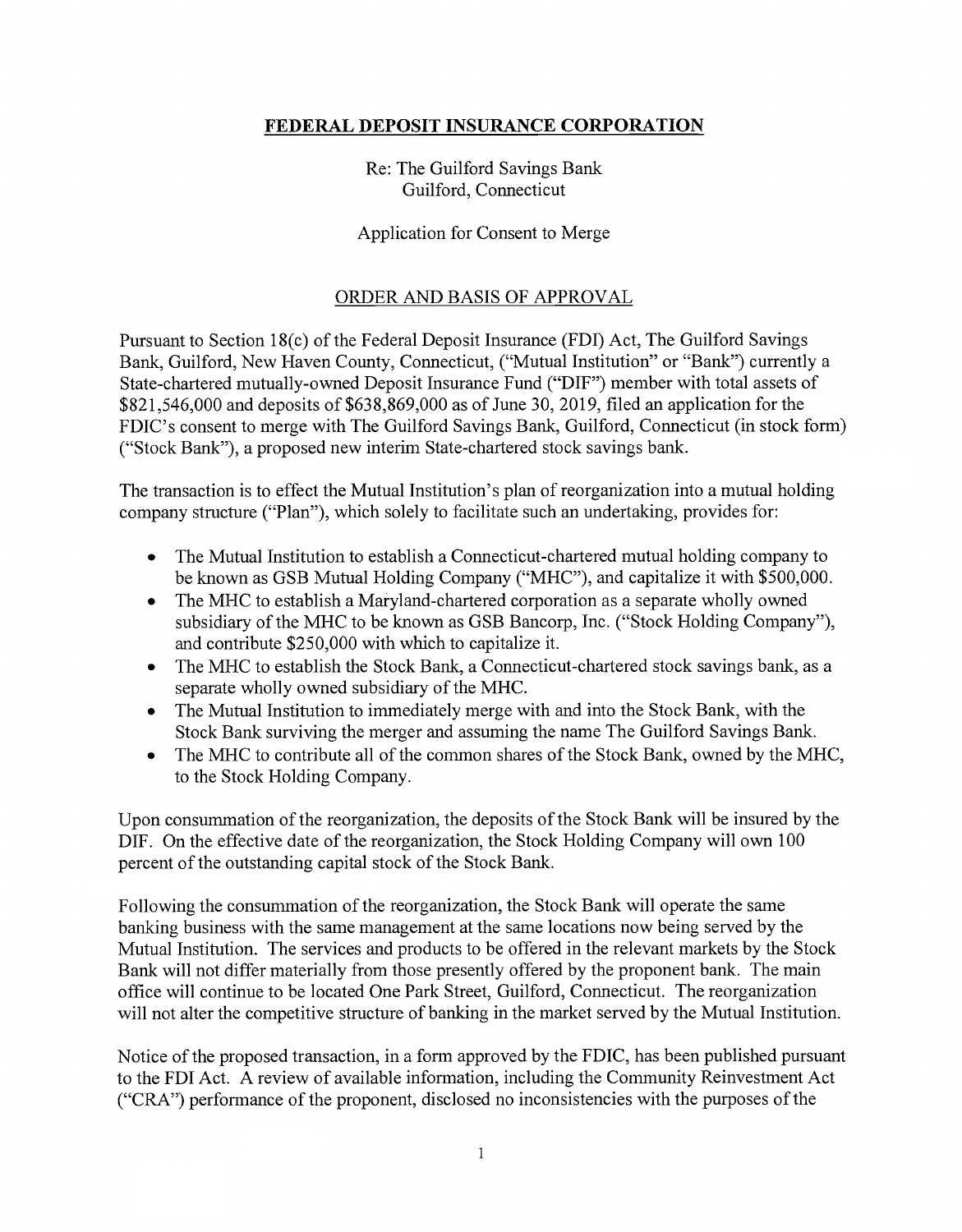CRA. The Stock Bank is expected to continue to meet the credit needs of its entire community, consistent with the safe and sound operation of the institution.

In connection with the merger application, the FDIC has also taken into consideration the financial and managerial resources and future prospects of the proponent bank and the resultant Stock Bank, the convenience and needs of the community to be served, and the effect of the proposed transaction on competition. The FDIC has also taken into consideration the effectiveness of the insured depository institution involved in the proposed merger transaction in combating money-laundering activities, and the risk posed by the transaction to the stability of the United States banking or financial system.

Having found favorably on all statutory factors and having considered other relevant information, it is the FDIC's judgment that the application for consent to merge should be and hereby is approved subject to the following conditions, some of which are continuing in nature:

- 1. The Bank's reorganization into Stock Bank and the merger of the Bank with and into the Stock Bank shall only be consummated on the same date as the consummation of all of the other steps of the plan of reorganization, as proposed in the notices and applications submitted to the FDIC.
- 2. Except for the issuance of all of the shares of Stock Bank to the MHC and the contribution of that stock to the SHC, no shares of stock of the Stock Bank shall be sold, transferred, or otherwise disposed of, to any person (including any Employee Stock Ownership Plan) unless prior notice is provided to, and nonobjection is received from, the FDIC's Deputy Regional Director.
- 3. Prior to a sale, transfer or other disposition of any shares of the SHC by the MHC to any person (including any Employee Stock Ownership Plan) or a conversion of the MHC to stock form, the Stock Bank shall provide written notification to the FDIC's Deputy Regional Director and include copies of all documents filed with the state and Federal banking and/or securities regulators in connection with any sale, transfer, disposition, or conversion.
- 4. Any change in proposed senior executive officers or the board of directors, prior to the consummation of the proposed transactions, will render this approval null and void unless such proposal is approved by the FDIC's Deputy Regional Director prior to the consummation of the proposed transactions.
- 5. During the three-year period after the close of the proposed transactions, the Stock Bank shall obtain the written approval of the FDIC's Deputy Regional Director prior to implementing any material deviation from the business plan accompanying the notices and applications submitted to the FDIC.
- 6. The Stock Bank shall provide 30 days' written notice to the FDIC's Deputy Regional Director prior to implementing any policy or executing any agreement with the MHC or any of the Stock Bank's affiliates related to the allocation and